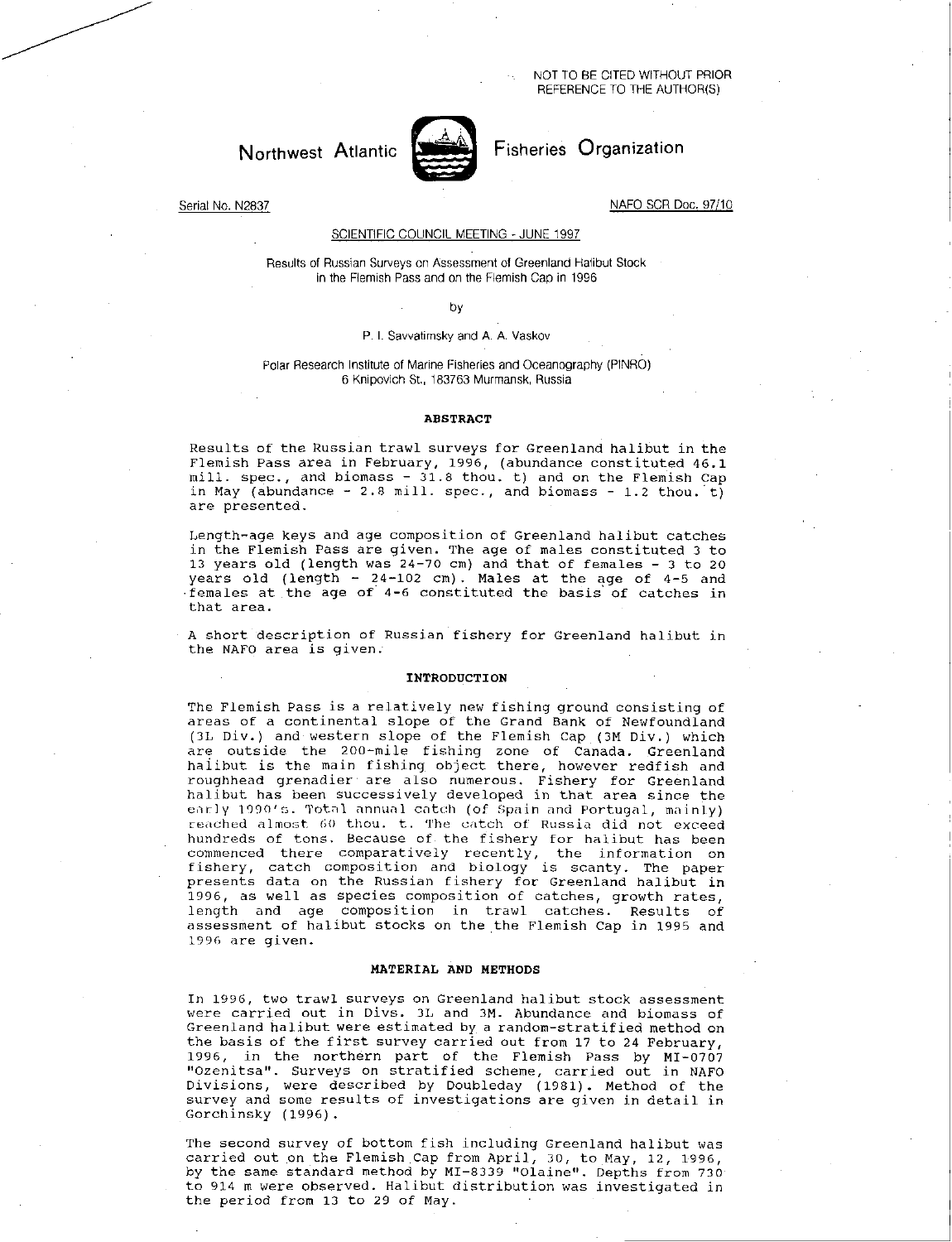Н.

Preliminary results of fishery for halibut by Russian vessels in NAFO Divisions in 1996 are presented.

# REVIEW OF RUSSIAN FISHERY FOR GREENLAND HALIBUT IN 1996

In January, February and early March, one vessel with a daily efficiency of 3.4-3.5 t fished for Greenland halibut on the northwestern slope of the Flemish Cap and in the Flemish Pass (47°55' - 48°29'N, 46°03' - 47°11'W) at depths 860-1.390 m (Table 1). By-catches of grenadier constituted in average 15-30 % and 50 % at depths larger than 1.000 m.

In March and early April, two vessels of a BMRT type and in the end of May, one vessel of a STM type fished for Greenland halibut with a daily efficiency 2.9 to 5.3 t at depths 870-1.400 m in the area of the Flemish Pass slightly more to the south than in January-March. By-catches of grenadier, catfish and American plaice fluctuated within 12-60 %.

Due to preliminary data, 306 t of Greenland halibut were caught in total from January to May.

From September to December, 1-2 BMRT vessels fished for Greenland halibut at depths 800 to 1.500 m with a daily efficiency of 4.2 to 5.0 t in the area of West Greenland between 63°29'-63°49'N, 56°40'-57°50'W. By-catches of grenadier and other fish species did not exceed 7 %.

Due to preliminary data, the Russian catch of halibut constituted 229 t from September to December.

#### RESULTS OF INVESTIGATIONS

Both in February and May, no dense schools of Greenland halibut were revealed. Fish were widely distributed on slopes of the Flemish Cap and in the Flemish Pass and were revealed in all catches deeper than 630 m.

In February, the survey was only carried out in the northern part of the Flemish Pass in adjacent areas of 3L and 3M Divs. at the depth larger than 700 m. Halibut abundance constituted 46.1 mill. spec. and biomass - 31.8 thou. t (Gorchinsky, 1996). These results were higher than data of Canadian (Bowering and Power, 1995) and Japanese (Yokawa and Koga, 1995) deepwater surveys carried out in 1995.

Due to results of trawl survey on the Flemish Cap Bank carried out in May 1996, the abundance of halibut constituted 2.8 mill. spec. and biomass - 1.2 thou. t (Table 2). During the survey in May, 1995, approximately the same results were obtained: halibut abundance constituted 2.5 mill. spec. and biomass - 1.1 thou. t (Table 3). Since the catchability coefficient of a trawl was accepted equal to 1, then the obtained estimations are considered to be the populational indices. At equal estimations of abundance and biomass of halibut in 1995 and 1996, it is necessary to remember that in 1995 the depths to 730 m only were observed, whereas in 1996 - to 914 m. The largest catches of halibut were found at the depth of 700-900 m.

Trawl surveys of Spain on the Flemish Cap have shown that in 1994, halibut biomass constituted 7.9 thou. t, and that of 1995 was 10.7 thou. t (Vazquez, 1996). In 1994, fish at the age of 6-7 predominated. In 1995, the number of all fish at the age from 1 to 9 slightly increased, that favoured the increase of biomass.

Age composition of Greenland halibut in the Flemish Pass area was different between commercial and research catches. Predominating length of fish in commercial catches was 42-45 cm in January-March, whereas that in the research ones  $-34-42$  cm (Fig. 1). The larger differences between research catches on Flemish Cap and in the area of the Flemish Pass were observed in May, 1996 (Fig. 2). This is caused by different depths of catching. Halibut length increased with the depth.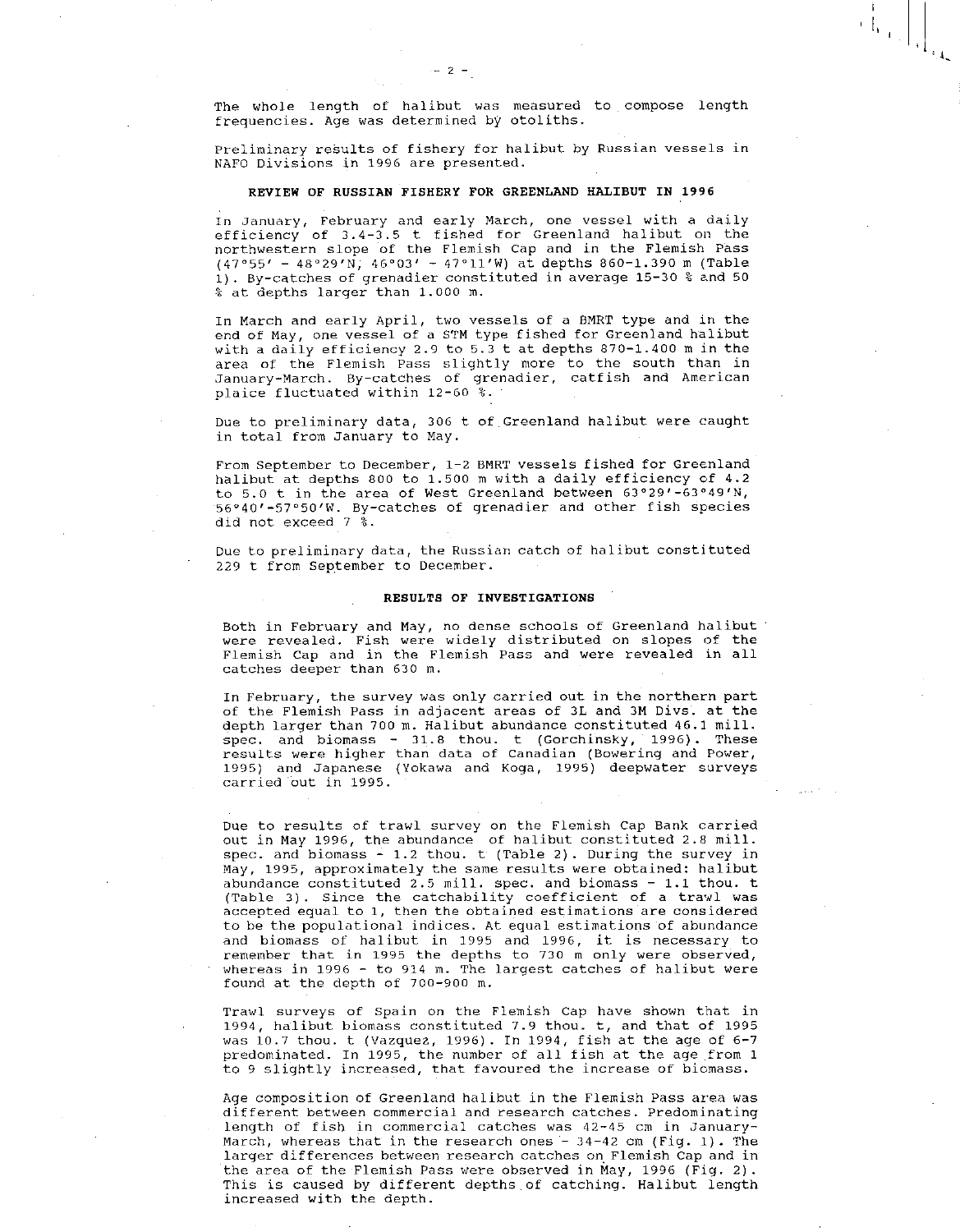Tables 4, 5 and 6 present age-length keys, which characterize growth rate of males and females in the Flemish Pass area. At the age of 5, males have the average length of  $40.5$  cm and weight -641 g. To the age of 10 the average length increases to 61.8 cm and weight - to 2.245 g. Females grow faster than males and their life cycle is longer. Males in catches were at the age of 3 to 13, whereas females - from 3 to 20. Halibut males at the age of 4-5 (Table 7) and females at the age of 4-6 predominated in research catches (Table 8).

It was the first time when a Russian vessel assessed halibut stock, therefore the results do not yet allow to conclude on the stock dynamics, as well as on length and age composition of catches.

#### REFERENCES

- BOWERING, W. R., and D. POWER. MS 1995. Distribution and abundance of Greenland halibut at the continental slope of division 3KLMN based upon Canadian deepwater survey in 1991, 1994, and 1995. NAFO SCR Doc. 95/52, Serial No. N2563, 11 p.
- DOUBLEDAY, W. G. Editor. 1981. Manual on groundfish survey in the Northwest Atlantic. NAFO scientific Council Studies. No.2. Dartmouth, Canada, 55 p.
- GORCHINSKY, K. V. MS 1996. Assessment of Greenland Halibut Abundance and Biomass in the Northern Part of the Flemish Pass by Data of Russian Trawl Survey in February, 1996. NAFO SCR Doc. 96/72, Serial No. N2747, 5 p.
- VAZQUEZ, A. MS 1996.Results from Bottom Trawl Survey on Flemish Cap in July 1995. NAFO SCR Doc. 96/54, Serial No. N2730, 27 p.
- YOKAWA, K., and J. KOGA. MS1995. Results of a deep water survey in the Nafo Regulatory Area in spring of 1995, with emphasis on Greenland halibut. NAFO SCR Doc. 95/48, Serial No.N2559, 12 p.

Table T. Results from operations by the russian vessels during fishery on Greenland halibut using a bottom trawl in the NAFO area in 1996. (preliminary data)

|    |             | Month!Type of! No. of! Catch per I Main IBy-catch of! |                |     |      | Depth,    |
|----|-------------|-------------------------------------------------------|----------------|-----|------|-----------|
|    |             | vessel!fishing!day/vessel, icatch,   grenadier,       |                |     |      | m         |
|    |             | I days                                                | t              | t   | z.   |           |
|    |             |                                                       |                |     |      |           |
|    |             |                                                       | Flemish-Pass   |     |      |           |
| 1  | <b>STM</b>  | 15                                                    | 3,5            | 52  | 23,1 | 1000-1390 |
| 2  | <b>STM</b>  | 24                                                    | 3,4            | 82  | 26,8 | 860-1320  |
| 3  | STM, BMRT   | 55                                                    | 2,9            | 159 | 14,9 | 870-1400  |
| 4  | BMRT        | 20                                                    | 5,3            | 106 | 32,6 | 1100-1360 |
| 5  | <b>STM</b>  | 6                                                     | 4,2            | 28  |      | 840-900   |
|    |             |                                                       |                |     |      |           |
|    |             |                                                       | West Greenland |     |      |           |
| 9  | BMRT        | 11                                                    | 5,0            | 55  | 7,3  | 1340-1470 |
| 10 | <b>BMRT</b> | 15                                                    | 4,2            | 63  | 1,6  | 800-1400  |
| 11 | BMRT        | 21                                                    | 4,3            | 90  | 1,6  | 1250-1580 |
| 12 | BMRT        | 4                                                     | 5,3            | 21  | 0.0  | 1400-1460 |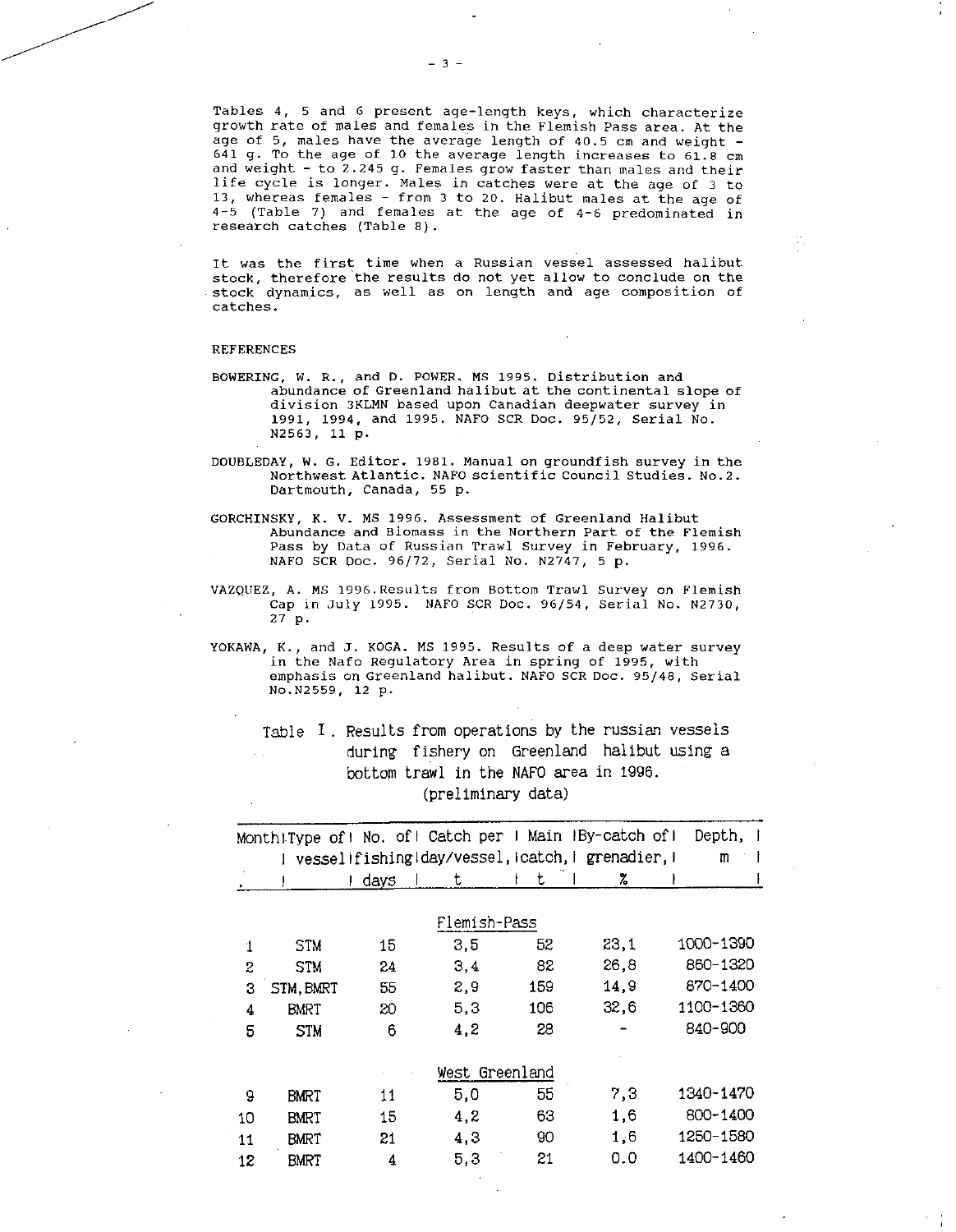|        |                                      |         |                |                  |                                | i Depth, 1 Area, INos i Mean catch/ IAbundance, IBiomass, 1 |        |
|--------|--------------------------------------|---------|----------------|------------------|--------------------------------|-------------------------------------------------------------|--------|
|        | Stratum! m                           |         |                |                  | Imile sq. I of 1 1 valid tow 1 | $^{\circ}000$ .                                             | tons   |
|        |                                      |         |                | Itowsl fish 1    | $kg - 1$                       |                                                             |        |
|        |                                      |         |                |                  |                                |                                                             |        |
| 501    | 127-146                              | 342     | 3              |                  |                                |                                                             |        |
| 502    | 147-183                              | 838     | $\overline{4}$ |                  |                                |                                                             |        |
| 503    | 184-256                              | 628     | З              | 1.3              | 0,2                            | $-61.9$                                                     | 3.1    |
| 504.   | $\mu = 2$                            | 348     | 3              | 0.7 <sub>1</sub> | 0.01                           | $-17.3$                                                     | 0.3    |
| 505    | $\mathbf{u}_1$ , $\mathbf{u}_2$      | 703     | 3              | 1.0              | 0.1                            | 52.1                                                        | 5.2    |
| 506    | $\pm 0$                              | 496     | 3              | 1.0              | 0.1                            | .36.7                                                       | 3.7    |
| 507    | 258-366                              | 822     | 3              | 9.0              | 1.3                            | 548.0                                                       | 79.3   |
| .508   | $ \mathbf{H}$ $-$                    | 646     | 3              | 3.7              | 0.4 <sub>1</sub>               | 175.5                                                       | 18.2   |
| 509    | $ \Omega$ $-$                        | 314     | 3              | 0.3              | 0.01                           | 7.7                                                         | 0.2    |
| $-510$ | $ \mathbf{H}$ $-$                    | 951     | 3              | 3.3              | 0.4                            | 234.6                                                       | 28.4   |
| 511    | $\mathbf{u}$                         | 806     | 3              | 0.3              | 0.04                           | 19.7                                                        | 2.3    |
| 512    | 367-546                              | 670     | 3              | 1.7              | 0.3                            | 82.9                                                        | 15.9   |
| 513    | - ''-                                | 249     | 3              | 0.7              | 0.04                           | 12.4                                                        | 0.8    |
| 514    | - '' -                               | 602     | 3              |                  |                                |                                                             |        |
| 515    | - 11 -                               | 666     | 3              | $0.7^{\circ}$    | 0.1                            | 33.1                                                        | 4.8    |
| 516    | 550-731                              | 634.    | З              | 4.0              | 2.0                            | 187.9                                                       | 95.9   |
| 517    | - '' -                               | 216     | 4              | $0.5 -$          | 0.2                            | 8.0 <sub>1</sub>                                            | 3.3    |
| 518    | - "-                                 | 210     | $5 -$          |                  |                                |                                                             |        |
| 519    | $-11-$                               | 414     | 3              | 2.0              | 0, 8                           | 61.3                                                        | 25.5   |
| 520    | 732-914                              | 525     | 4              | 1.8              | 1.3                            | 68.1                                                        | 52.4   |
| 524    | $\sqsubseteq$ $\Theta$ $\sqsubseteq$ | $253 -$ | 5              | 2.4              | $-1.8$                         | 45.0                                                        | 34.6   |
| 528    | $ \mathbf{H}$ $-$                    | 530     | $\overline{3}$ | 27.7             | 19.9                           | 1086.3                                                      | 781.8  |
| 533    | $ \lambda$ $-$                       | 98      | 3              | 4.3              | 2.3                            | 31.4                                                        | 17.0   |
| Total  |                                      | 11961   | 76             |                  |                                | 2769.9                                                      | 1177.7 |
|        |                                      |         |                |                  |                                |                                                             |        |

 $\epsilon$  .

 $\sigma_{\rm p} \ll 1$ 

Table 2 . Results from the trawl survey for Halibut in Div 3M. May,1996. '

 $\beta=\delta-\epsilon$ 

 $\hat{\mathfrak{o}}$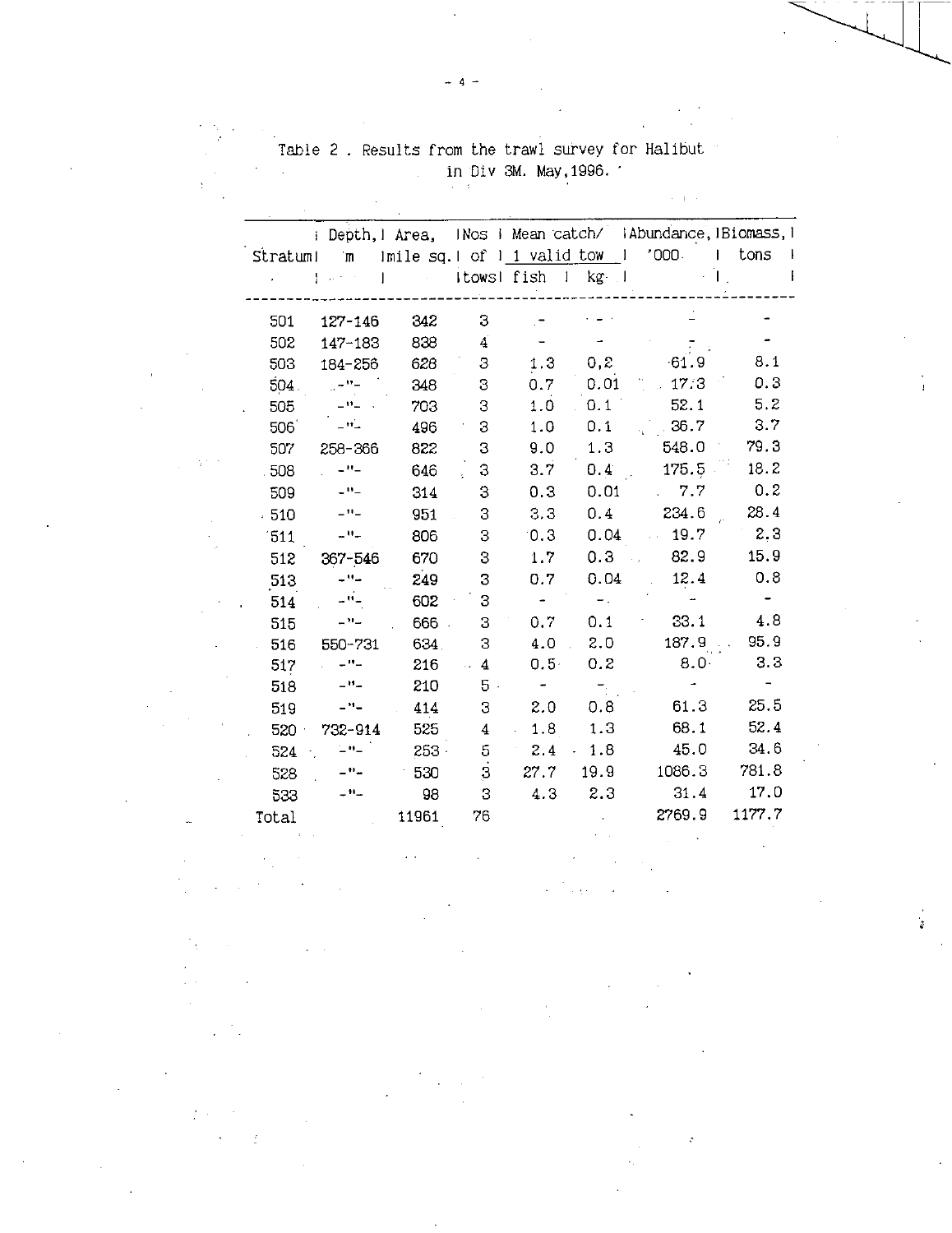$\mathcal{F}_{\mathcal{A}}(\mathcal{A})$ 

 $\mathcal{L}_{\rm{max}}$  and  $\mathcal{L}_{\rm{max}}$ 

 $\mathbf{v}$ 

 $-5 -$ 

|            |                   |                                    |             |                          |                           | I Depth, I Area, INos I Mean catch/ IAbundance, IBiomass, I |        |  |
|------------|-------------------|------------------------------------|-------------|--------------------------|---------------------------|-------------------------------------------------------------|--------|--|
| Stratuml   | m                 | $lmlle$ sq. $l$ of $l_1$ valid tow |             |                          |                           | '000'                                                       | tons   |  |
|            |                   | L.                                 | Itows! fish |                          | kg<br>$\mathbb{R}^n$<br>T |                                                             |        |  |
| 501        | $127 - 146$       | 342                                | З           |                          |                           |                                                             |        |  |
| 502        | 147-183           | 838                                | 3           |                          |                           |                                                             |        |  |
| 503        | 184-256           | 628                                | 3           | 2.3                      | 0.1                       | 108.4                                                       | 3.5    |  |
| 504        | $-$ H $-$         | 348                                | 3           | $\overline{\phantom{a}}$ |                           |                                                             |        |  |
| 505        | $ -$              | 703                                | 3           | 1.3                      | 0.4                       | 70.0                                                        | 19.2   |  |
| 506        | - "-              | 496                                | 3           | 0.7                      | 0.03                      | 24.6                                                        | 0.9    |  |
| 507        | 258-366           | 822                                | 3           | 4.3                      | 0.5                       | 263.6                                                       | 31.8   |  |
| 508        | - "-              | 646                                | 3           | 0.3                      | 0.01                      | 15.8                                                        | 0.6    |  |
| 509        | -"-               | 314                                | 3           | 0.3                      | 0.01                      | 7.8                                                         | 1.9    |  |
| 510        | - "-              | 951                                | 3           | 2.3                      | 0.2                       | 164.1                                                       | 11.3   |  |
| 511        | - "-              | 806                                | 4           | 4.0                      | 0.5                       | 238.8                                                       | 30.6   |  |
| 512        | 367-546           | 670                                | 3           | 2.0                      | 0.6                       | 99.3                                                        | 27.2   |  |
| 513        | $-11$             | $249 -$                            | З           |                          |                           |                                                             |        |  |
| 514        | $ \mathbf{H}$ $-$ | 602                                | 3           | 0.3                      | 0.01                      | 14.7                                                        | 0.4    |  |
| <b>L15</b> | ت ۱۱ ت            | 666                                | 3           | 0.7                      | 0.3                       | 32.6                                                        | 12.3   |  |
| 516        | 550-731           | 634                                | 3           | $19.0^\circ$             | 12.8                      | 892.3                                                       | 600.5  |  |
| 517        | $-12$             | 216                                | 3           | 5.0                      | 5.6                       | 80.0                                                        | 90.0   |  |
| 518        | $ \cdot$ $-$      | 210                                | 3           | 6.0                      | 4.9                       | 93.3 <sup>2</sup>                                           | 76.4   |  |
| 519        | - '' -            | 414                                | 3           | 14.3                     | 5.0                       | 439.5                                                       | 152.1  |  |
| Total      |                   | 10555                              | 58          |                          |                           | 2543.9                                                      | 1058.3 |  |

Table 4. Greenland halibut age-length key (males), 1996.

| length, :<br>$\alpha$ |              |                         |       |                         |   |                         |   |      | Age years |                |                                                        |                             |   |           |     |              |   |                         |      | ÷ |                         | : Average<br>No :weight, |
|-----------------------|--------------|-------------------------|-------|-------------------------|---|-------------------------|---|------|-----------|----------------|--------------------------------------------------------|-----------------------------|---|-----------|-----|--------------|---|-------------------------|------|---|-------------------------|--------------------------|
|                       | $\mathbf{r}$ | 3                       |       | 4                       | ÷ | S                       | ÷ | 6    | . .       | 7:             |                                                        | $\mathbf{B}$ : $\mathbf{B}$ | ÷ | 10        | - 1 | $\mathbf{H}$ | ÷ | 12:                     | 13:  |   |                         | g                        |
| 24<br>$\sim$          |              | $\cdot$ 1               |       |                         |   |                         |   |      |           |                |                                                        |                             |   |           |     |              |   |                         |      |   | 1                       | 95.0                     |
| 26                    |              | I                       |       | 1                       |   |                         |   |      |           |                |                                                        |                             |   |           |     |              |   |                         |      |   | $\overline{\mathbf{c}}$ | 132.5                    |
| 28                    |              | $\overline{\mathbf{z}}$ |       |                         |   |                         |   |      |           |                |                                                        |                             |   |           |     |              |   |                         |      |   | J                       | 168.3                    |
| 30                    |              | 6                       |       |                         |   |                         |   |      |           |                |                                                        |                             |   |           |     |              |   |                         |      |   | $\overline{7}$          | 195.7                    |
| 32                    |              | 4                       |       | 8                       |   | ı                       |   |      |           |                |                                                        |                             |   |           |     |              |   |                         |      |   | IJ                      | 253.1                    |
| 34                    |              | 3                       |       | Ø                       |   | 5                       |   |      |           |                |                                                        |                             |   |           |     |              |   |                         |      |   | 16                      | 308.1                    |
| y,                    |              |                         |       | 10                      |   | 4                       |   | 1    |           |                |                                                        |                             |   |           |     |              |   |                         |      |   | 15                      | 387.3                    |
| 39.                   |              |                         |       | 9                       |   | 4                       |   | 2    |           | 1              |                                                        |                             |   |           |     |              |   |                         |      |   | 16                      | 453.1                    |
| 40                    |              |                         |       | $\overline{\mathbf{z}}$ |   | 8                       |   | 4    |           | t              |                                                        |                             |   |           |     |              |   |                         |      |   | 15                      | 568.7                    |
| 42                    |              |                         |       | ı                       |   | 9                       |   | 6    |           |                |                                                        |                             |   |           |     |              |   |                         |      |   | 15                      | 724.7                    |
| 44                    |              |                         |       |                         |   | 7                       |   | 4    |           | $\overline{2}$ |                                                        | ı                           |   |           |     |              |   |                         |      |   | 14                      | 85.7                     |
| 46                    |              |                         |       |                         |   |                         |   | B    |           | 7              |                                                        |                             |   |           |     |              |   |                         |      |   | 15                      | 925.3                    |
| 48                    |              |                         |       |                         |   | $\overline{\mathbf{c}}$ |   | J    |           | 7              | 3                                                      |                             |   |           |     |              |   |                         |      |   | 15                      | 1072.7                   |
| 50                    |              |                         |       |                         |   |                         |   | ï    |           | 6              | 6                                                      | 1                           |   |           |     |              |   |                         |      |   | Į4                      | 1119.3                   |
| 52                    |              |                         |       |                         |   |                         |   |      |           | θ              | 7                                                      | 1                           |   |           |     |              |   |                         |      |   | l6                      | 1330.6                   |
| 54                    |              |                         |       |                         |   |                         |   |      |           | 2              | 6                                                      | 6                           |   |           |     |              |   |                         |      |   | 14                      | 1422.9                   |
| 56                    |              |                         |       |                         |   |                         |   |      |           | $\overline{a}$ | Z                                                      | 4                           |   | ı         |     |              |   |                         |      |   | $\cdot$ 14              | 1551.1                   |
| 58                    |              |                         |       |                         |   |                         |   |      |           |                | 4                                                      | 6                           |   | J         |     |              |   |                         |      |   | 13                      | 1785.4                   |
| 40                    |              |                         |       |                         |   |                         |   |      |           |                | $\overline{3}$                                         | 5                           |   | ŧ         |     | t            |   |                         |      |   | 10                      | 1947.0                   |
| $\frac{1}{2}$         |              |                         |       |                         |   |                         |   |      |           |                |                                                        |                             |   | 2         |     | 1            |   |                         |      |   | 5                       | 2270.0                   |
| $^{14}$               |              |                         |       |                         |   |                         |   |      |           | 1              |                                                        |                             |   | ı         |     | $\mathbf{1}$ |   | 2                       |      |   | 5                       | 2590.0                   |
| 66                    |              |                         |       |                         |   |                         |   |      |           |                |                                                        |                             |   |           |     | 1            |   | $\overline{\mathbf{c}}$ | 1    |   | 5                       | 2776.0                   |
| ò8                    |              |                         |       |                         |   |                         |   |      |           |                |                                                        |                             |   | Í         |     | 1            |   | $\mathbf{1}$            |      |   | 2                       | 3030.0                   |
| 70                    |              |                         |       |                         |   |                         |   |      |           |                |                                                        |                             |   |           |     | ۱            |   |                         |      |   | 1                       | 3440.0                   |
| - No                  |              | 17                      |       | 41                      |   | 39                      |   | 29   |           | 37             | 36                                                     | $\overline{2}$              |   | 10        |     | ₿            |   | 5                       |      |   | 247                     |                          |
| il. av. q 206.2       |              |                         | 364.4 |                         |   | 641.0                   |   |      |           |                | 772.8 1133.5 1444.7 1569.6 2245.0 2532.5 2684.0 3090.0 |                             |   |           |     |              |   |                         |      |   |                         | 1041.6                   |
| L. av., cm 30.7       |              |                         | 35.5  |                         |   | 40.5                    |   | 44.0 | 49.9      |                | 54.3                                                   | 56.4                        |   | 61.8.64.5 |     |              |   | 66.2                    | 67.0 |   |                         | - 46.6                   |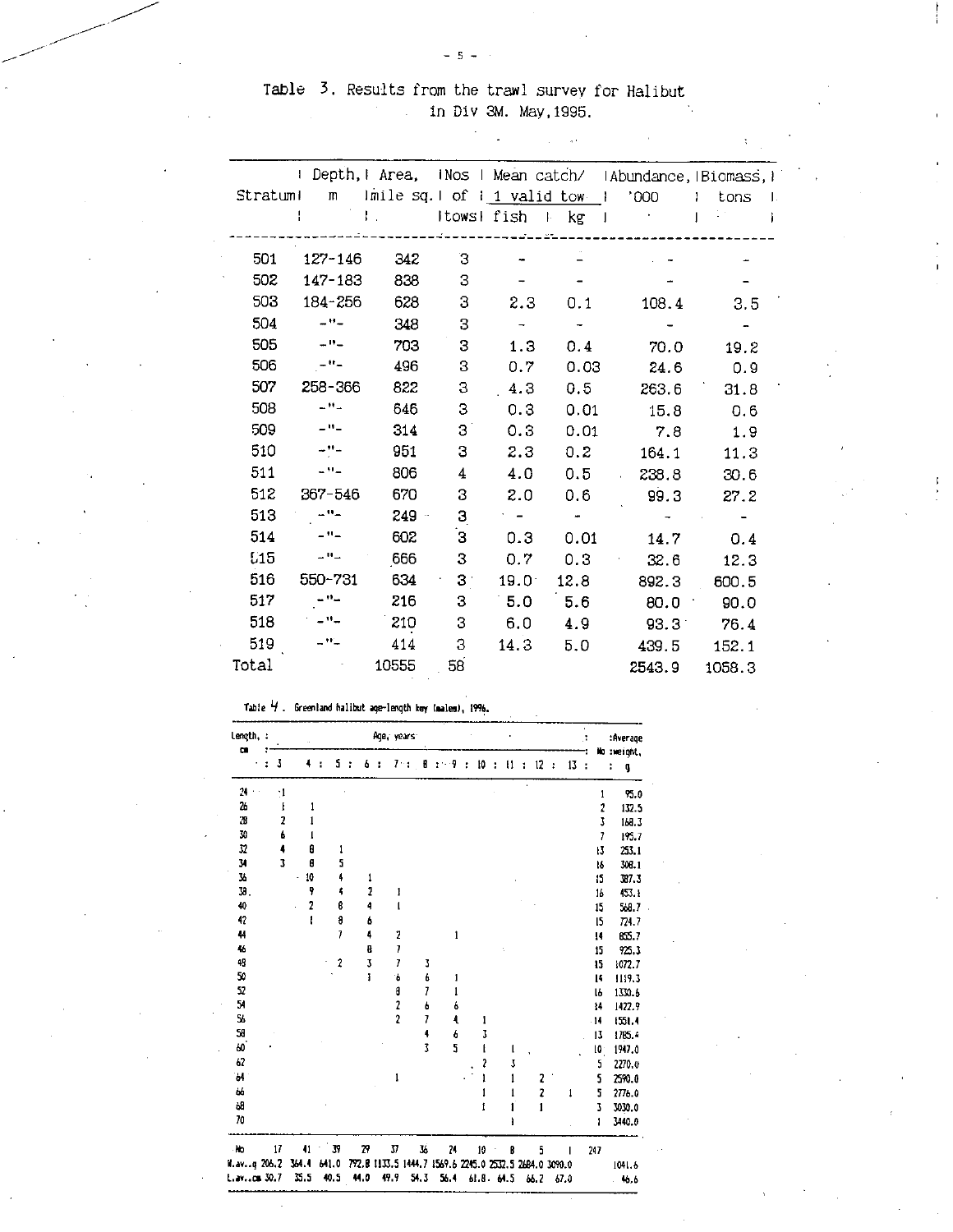|  |  | TABLE 5. GREENLAND HALIBUT AGE-LENGTH KEY (FEMALES). 1996. |                                   |  |
|--|--|------------------------------------------------------------|-----------------------------------|--|
|  |  |                                                            |                                   |  |
|  |  |                                                            | <b>Contract Contract Contract</b> |  |
|  |  |                                                            |                                   |  |

| LENGTH. :<br>$cn$                  |                         |                     |    |                                                            |              |           |              |    |                 |      |   | 'AGE, YEARS |           | $\mathcal{P}_{\mathcal{A}}^{\mathcal{B}}$ . |             |    |                         |                      |      |           |               |                |                |                 |         |                           |                         |                                             |                                                                                                                               |                             | : AVERAGE<br>NO : WEIGHT. |
|------------------------------------|-------------------------|---------------------|----|------------------------------------------------------------|--------------|-----------|--------------|----|-----------------|------|---|-------------|-----------|---------------------------------------------|-------------|----|-------------------------|----------------------|------|-----------|---------------|----------------|----------------|-----------------|---------|---------------------------|-------------------------|---------------------------------------------|-------------------------------------------------------------------------------------------------------------------------------|-----------------------------|---------------------------|
|                                    | $\overline{\mathbf{3}}$ |                     |    |                                                            |              |           |              |    | 8               |      |   | 9 : . 10    | 76        |                                             | $W \div 12$ | ÷  | 13 <sub>1</sub>         | $\ddot{\phantom{1}}$ | 14   | 15        |               | 16             | $\mathcal{L}$  | $\overline{17}$ | $\cdot$ | $\overline{18}$           | $\overline{\mathbf{r}}$ | $\overline{19}$<br>$\overline{\mathcal{L}}$ | $20$ :                                                                                                                        |                             | $\sim$ –6                 |
| 242628303234353840                 |                         |                     |    | $\overline{\mathbf{5}}$                                    |              |           |              |    |                 |      |   |             |           |                                             |             |    |                         |                      | ΥŽΣ, |           |               |                |                |                 |         |                           |                         |                                             |                                                                                                                               |                             | 93.5                      |
|                                    |                         |                     |    |                                                            |              |           |              |    |                 |      |   |             |           |                                             |             |    |                         |                      |      | $\cdot$ . | $\frac{1}{2}$ |                | $\mathbb{Z}^2$ |                 |         |                           |                         |                                             |                                                                                                                               |                             | 170.0                     |
|                                    |                         |                     |    |                                                            |              |           |              |    |                 |      |   |             |           |                                             |             |    |                         |                      |      |           |               |                |                |                 |         |                           |                         |                                             |                                                                                                                               |                             | 160.0                     |
|                                    |                         |                     |    |                                                            |              |           |              |    |                 |      |   |             |           |                                             |             |    |                         |                      |      |           |               |                |                |                 |         |                           |                         |                                             |                                                                                                                               |                             | $200.0$                   |
|                                    |                         | 6                   |    | 8                                                          |              |           |              |    |                 |      |   |             |           |                                             |             |    |                         |                      |      |           |               |                |                |                 |         |                           |                         |                                             |                                                                                                                               | 15<br>15                    | 257.3                     |
|                                    |                         |                     |    | 10                                                         |              |           |              |    |                 |      |   |             |           |                                             |             |    |                         |                      |      |           |               |                |                |                 |         |                           |                         |                                             |                                                                                                                               | 15                          | 322.7                     |
|                                    |                         |                     |    | $\div 12$                                                  |              |           |              |    |                 |      |   |             |           |                                             |             |    |                         |                      |      |           |               |                |                |                 |         |                           |                         |                                             |                                                                                                                               | 14                          | 368.0<br>443.6            |
|                                    |                         |                     |    | 10                                                         |              |           |              |    |                 |      |   |             |           |                                             |             |    |                         |                      |      |           |               |                |                |                 |         |                           |                         |                                             |                                                                                                                               | 15                          | 625.3                     |
|                                    |                         |                     |    |                                                            | 11           |           |              |    |                 |      |   |             |           |                                             |             |    |                         |                      |      |           |               |                |                |                 |         |                           |                         |                                             |                                                                                                                               | 15                          | 728.7                     |
| 42                                 |                         |                     |    |                                                            | $\mathbf{1}$ |           |              |    |                 |      |   |             |           |                                             |             |    |                         |                      |      |           |               |                |                |                 |         |                           |                         |                                             |                                                                                                                               | 16                          | 361.3                     |
| 44                                 |                         |                     | ř, |                                                            | 9            |           |              |    |                 |      |   |             |           |                                             |             |    |                         |                      |      |           |               |                |                |                 |         |                           |                         |                                             |                                                                                                                               | 15                          | 1010.0                    |
| 46<br>48                           |                         |                     |    | $\mathcal{L}(\Sigma)$ .                                    | ć            |           |              |    |                 |      |   |             |           |                                             |             |    |                         |                      |      |           |               |                |                |                 |         |                           |                         |                                             |                                                                                                                               | 16                          | 1006.3                    |
|                                    |                         |                     |    | $\mathcal{I}=\mathcal{I}^{\prime}\left( \mathbf{v}\right)$ |              |           |              |    | 5               |      |   |             |           |                                             |             |    |                         |                      |      |           |               |                |                |                 |         |                           |                         |                                             |                                                                                                                               | $\overline{14}$             | 1134.3                    |
| 50<br>52                           |                         |                     |    |                                                            |              |           |              |    | 8               |      |   |             |           |                                             |             |    |                         |                      |      |           |               |                |                |                 |         |                           |                         |                                             |                                                                                                                               | $\overline{1}$              | 1270.6                    |
|                                    |                         |                     |    |                                                            |              |           |              |    | $\cdot$ 7       |      |   |             |           |                                             |             |    |                         |                      |      |           |               |                |                |                 |         |                           |                         |                                             |                                                                                                                               | 16                          | 1418.1                    |
|                                    |                         |                     |    |                                                            |              |           |              |    | $-5$            |      |   |             |           |                                             |             |    |                         |                      |      |           |               |                |                |                 |         |                           |                         |                                             |                                                                                                                               | 16                          | 1563.1                    |
|                                    |                         |                     |    |                                                            |              |           |              |    |                 |      |   | 5           |           |                                             |             |    |                         |                      |      |           |               |                |                |                 |         |                           |                         |                                             |                                                                                                                               | $\mathfrak{h}$              | 1730.6                    |
|                                    |                         |                     |    |                                                            |              |           |              |    |                 |      |   |             |           |                                             |             |    |                         |                      |      |           |               |                |                |                 |         |                           |                         |                                             |                                                                                                                               | 10                          | 1859.0                    |
|                                    |                         |                     |    |                                                            |              |           |              |    |                 |      |   |             |           |                                             |             | 2  |                         |                      |      |           |               |                |                |                 |         |                           |                         |                                             |                                                                                                                               | 13                          | 2090.8                    |
|                                    |                         |                     |    |                                                            |              |           |              |    |                 |      |   |             |           |                                             |             | 6  |                         |                      |      |           |               |                |                |                 |         |                           |                         |                                             |                                                                                                                               | 9                           | 2544.4                    |
| 3622636358                         |                         |                     |    |                                                            |              |           |              |    |                 |      | Ż |             |           |                                             |             | 9  |                         |                      |      |           |               |                |                |                 |         |                           |                         |                                             |                                                                                                                               | 1 <sup>3</sup>              | 2220.0                    |
| 68                                 |                         |                     |    |                                                            |              |           |              |    |                 |      |   |             |           |                                             |             |    |                         |                      |      |           |               |                |                |                 |         |                           |                         |                                             |                                                                                                                               | 12                          | 3150.8                    |
|                                    |                         |                     |    |                                                            |              |           |              |    |                 |      |   |             |           |                                             |             |    |                         |                      |      |           |               |                |                |                 |         |                           |                         |                                             |                                                                                                                               | 10                          | 3449.0                    |
|                                    |                         |                     |    |                                                            |              |           |              |    |                 |      |   |             |           |                                             |             |    | 6                       |                      |      |           |               |                |                |                 |         |                           |                         |                                             |                                                                                                                               | $\mathbf{1}$                | 3768.2                    |
| 70<br>72<br>74<br>76<br>78         |                         |                     |    |                                                            |              |           |              |    |                 |      |   |             |           |                                             |             |    | 9                       |                      |      |           |               |                |                |                 |         |                           |                         |                                             |                                                                                                                               | 16                          | 4329.1                    |
|                                    |                         |                     |    |                                                            |              |           |              |    |                 |      |   |             |           |                                             |             |    | $\overline{I}$          |                      |      |           |               |                |                |                 |         |                           |                         |                                             |                                                                                                                               | $\mathbf{1}$                | 4903.6                    |
|                                    |                         |                     |    |                                                            |              |           |              |    |                 |      |   |             |           |                                             |             |    | $\overline{\mathsf{I}}$ |                      | 6    |           |               |                |                |                 |         |                           |                         |                                             |                                                                                                                               | $\boldsymbol{\mathfrak{A}}$ | 5217.5                    |
| $80\,$                             |                         |                     |    |                                                            |              |           |              |    |                 |      |   |             |           |                                             |             |    |                         |                      | 14   |           |               |                |                |                 |         |                           |                         |                                             |                                                                                                                               | 19                          | 5964.2                    |
| 82                                 |                         |                     |    |                                                            |              |           |              |    |                 |      |   |             |           |                                             |             |    |                         |                      |      |           | 9             |                |                |                 |         |                           |                         |                                             |                                                                                                                               | 21                          | 6501.7                    |
| 84                                 |                         |                     |    |                                                            |              |           |              |    |                 |      |   |             |           |                                             |             |    |                         |                      |      |           |               |                |                |                 |         |                           |                         |                                             |                                                                                                                               | 9                           | 7198.9                    |
| 86                                 |                         |                     |    |                                                            |              |           | $\mathbf{L}$ |    |                 |      |   |             |           |                                             |             |    |                         |                      | 3    |           |               | 9              |                |                 |         |                           |                         |                                             |                                                                                                                               | 18                          | 7596.7                    |
| 88                                 |                         |                     |    |                                                            |              |           |              |    |                 |      |   |             |           |                                             |             |    |                         |                      |      |           |               | b.             |                |                 |         |                           |                         |                                             |                                                                                                                               | 10                          | 8740.0                    |
| 90<br>92<br>94                     |                         |                     |    |                                                            |              |           |              |    |                 |      |   |             |           |                                             |             |    |                         |                      |      |           |               |                |                |                 |         |                           |                         |                                             |                                                                                                                               |                             | 9223.3                    |
|                                    |                         |                     |    |                                                            |              |           |              |    |                 |      |   |             |           |                                             |             |    |                         |                      |      |           |               |                |                |                 |         | $\overline{\mathfrak{c}}$ |                         |                                             |                                                                                                                               | 5                           | 10196.0                   |
|                                    |                         |                     |    |                                                            |              |           |              |    |                 |      |   |             |           |                                             |             |    |                         |                      |      |           |               |                |                |                 |         |                           |                         |                                             |                                                                                                                               |                             | 10800.0                   |
| 96                                 |                         |                     |    |                                                            |              |           |              |    |                 |      |   |             |           |                                             |             |    |                         |                      |      |           |               |                |                |                 |         |                           |                         |                                             |                                                                                                                               |                             |                           |
| 98                                 |                         |                     |    |                                                            |              |           |              |    |                 |      |   |             |           |                                             |             |    |                         |                      |      |           |               |                |                |                 |         |                           |                         |                                             | $\mathbf{I}$                                                                                                                  | $\mathcal{L}$               | 13300.0                   |
| 100                                |                         |                     |    |                                                            |              |           |              |    |                 |      |   |             |           |                                             |             |    |                         |                      |      |           |               |                |                |                 |         |                           |                         | j.                                          |                                                                                                                               |                             | 14010.0                   |
| 102                                |                         |                     |    |                                                            |              |           |              |    |                 |      |   |             |           |                                             |             |    |                         |                      |      |           |               |                |                |                 |         |                           |                         |                                             |                                                                                                                               |                             |                           |
| 10                                 |                         | $\boldsymbol{\eta}$ |    | 43                                                         | 46           | 30        |              | 34 | $\frac{3!}{2!}$ | 24   |   |             | $20 - 14$ |                                             |             | 38 | 44                      |                      | 37   |           | 30            | 23             |                |                 |         | $\mathbf{r}$              |                         | 3.                                          | $\mathbf{I}$<br>700.0 920.0 1262.1 1408.1 1712.1 1931.0 2822.1 3393.9 4595.8 6208.6 7070.8 7616.5 9380.011000.012430.014100.0 | 438                         | 3003.5                    |
| W.AV. G 268.2 333.1<br>L.AVCM 32.7 |                         |                     |    | 34.8                                                       | 42.0         | 45.6 51.7 |              |    | 54.7            | 57.8 |   | 60.8 66.5   |           |                                             |             |    | 69.2 75.5 81.4 84.2     |                      |      |           |               | 86.0 90.0 92.0 |                |                 |         |                           |                         |                                             | 98.7 100.0                                                                                                                    |                             | 60.4                      |
|                                    |                         |                     |    |                                                            |              |           |              |    |                 |      |   |             |           |                                             |             |    |                         |                      |      |           |               |                |                |                 |         |                           |                         |                                             |                                                                                                                               |                             |                           |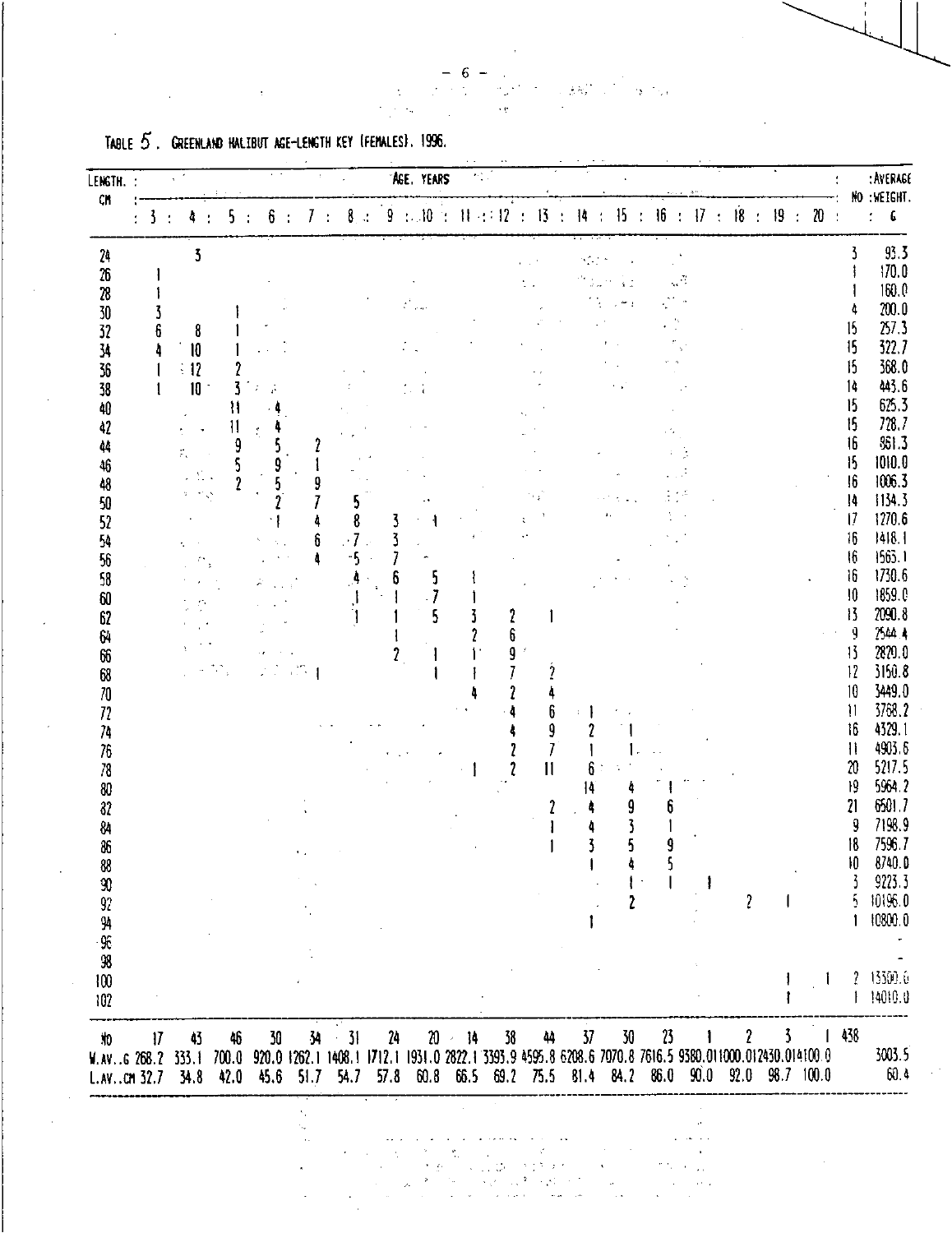| LENGTH.                                                                                                                                                                                                                                                                             |                                                  |                                                                           |                                                 |                                                    |                                              |                                     |                               | AGE YEARS   |                                                                          |                                                                  |                                                                                                                                            |                                                              |              |                                           |   |              |           |                     |    |               |        |                                                                                                                                                                                                                                                                                                                                                                       | : AVERAGE                                                                                                                                                                                                                                                                                                                                                                         |
|-------------------------------------------------------------------------------------------------------------------------------------------------------------------------------------------------------------------------------------------------------------------------------------|--------------------------------------------------|---------------------------------------------------------------------------|-------------------------------------------------|----------------------------------------------------|----------------------------------------------|-------------------------------------|-------------------------------|-------------|--------------------------------------------------------------------------|------------------------------------------------------------------|--------------------------------------------------------------------------------------------------------------------------------------------|--------------------------------------------------------------|--------------|-------------------------------------------|---|--------------|-----------|---------------------|----|---------------|--------|-----------------------------------------------------------------------------------------------------------------------------------------------------------------------------------------------------------------------------------------------------------------------------------------------------------------------------------------------------------------------|-----------------------------------------------------------------------------------------------------------------------------------------------------------------------------------------------------------------------------------------------------------------------------------------------------------------------------------------------------------------------------------|
| ${\rm C1}$                                                                                                                                                                                                                                                                          | 3                                                | 4                                                                         | 5<br>$\cdot$                                    | 6                                                  | 7                                            | 8<br>$\ddot{\phantom{a}}$           | $\mathcal{L}_{\mathbf{r}}$    | 9:          | $10\,$                                                                   |                                                                  |                                                                                                                                            | $\pm$ 11 $\pm$ 12 $\pm$ 13 $\pm$                             |              | 14 : 15 :                                 |   |              | 16 : 17 : | 18<br>$\mathcal{L}$ | 19 | $\frac{1}{2}$ | $20\,$ | $\mathcal{L}$                                                                                                                                                                                                                                                                                                                                                         | NO :MEIGHT<br>$\pmb{\epsilon}$<br>$\overline{\mathbf{r}}$                                                                                                                                                                                                                                                                                                                         |
| $\overline{\mathfrak{z}}$<br>26<br>28<br>30<br>32<br>34<br>36<br>38<br>40<br>42<br>44<br>46<br>48<br>50<br>52<br>54<br>56<br>58<br>60<br>62<br>64<br>66<br>$68\,$<br>$70\,$<br>72<br>74<br>76<br>78<br>80<br>$32\,$<br>84<br>86<br>$8\!\!\!8$<br>90 92 94 96 98<br>100<br>102<br>10 | $\boldsymbol{\imath}$<br>3<br>9<br>10<br>7<br>34 | 16<br>18<br>$\boldsymbol{\eta}$<br>19<br>$\boldsymbol{\imath}$<br>1<br>84 | 2<br>6<br>$\pmb{5}$<br>7<br>19<br>19<br>16<br>5 | 2<br>8<br>10<br>9<br>$\boldsymbol{\eta}$<br>8<br>3 | 4<br>8<br>16<br>13<br>$-12$<br>$\frac{3}{6}$ | 3<br>$\vert$<br>15<br>13<br>12<br>8 | 9<br>$\mathbf{11}$<br>12<br>6 | $\mathbf 2$ | 8<br>8<br>7<br>1<br>$\boldsymbol{\mathit{2}}$<br>$\overline{\mathbf{r}}$ | 2<br>6<br>$\overline{\mathbf{3}}$<br>$\pmb{?}$<br>$\pmb{?}$<br>5 | $\boldsymbol{\mathcal{L}}$<br>8<br>$\mathfrak{h}$<br>8<br>$\overline{\mathbf{c}}$<br>$\boldsymbol{\mathcal{I}}$<br>$\overline{\mathbf{r}}$ | $\boldsymbol{6}$<br>9<br>$\overline{I}$<br>$\mathbf{1}$<br>2 | 6<br>14<br>1 | 9<br>5<br>4<br>$\boldsymbol{\mathcal{V}}$ | 1 | $\mathbf{I}$ |           |                     |    | l.            | ţ      | 4<br>3<br>4<br>$\mathbf{1}$<br>28<br>$\overline{\mathbf{3}}$<br>30<br>30<br>30<br>30<br>30<br>30<br>31<br>$\overline{26}$<br>$\overline{\mathbf{3}}$<br>30<br>30<br>79<br>$\boldsymbol{\mathcal{X}}$<br>18<br>14<br>18<br>15<br>Ħ<br>$\mathbf{\mathsf{I}}$<br>16<br>$\boldsymbol{\mathsf{H}}$<br>20<br>19<br>$\overline{21}$<br>9<br>18<br>$\vert 0 \vert$<br>5.<br>l | 93.8<br>145.0<br>166.3<br>197.3<br>255.4<br>315.2<br>377.7<br>448.7<br>597.0<br>726.7<br>672.7<br>967.7<br>1038.4<br>1126.8<br>1299 7<br>1420.3<br>1557.7<br>1755.2<br>1903.0<br>2140.6<br>2560.7<br>2807.8<br>3126.7<br>3448.2<br>3768.2<br>4329.1<br>4903.6<br>5217.5<br>5964 ?<br>6501.7<br>7198.9<br>7596.7<br>8740.0<br>9223.3<br>10196.0<br>10800.0<br>2 13300.0<br>14010.0 |

Ţ.

TABLE  $6$ . GREENLAND HALIBUT AGE-LENGTH KEY (TOTAL), 1996.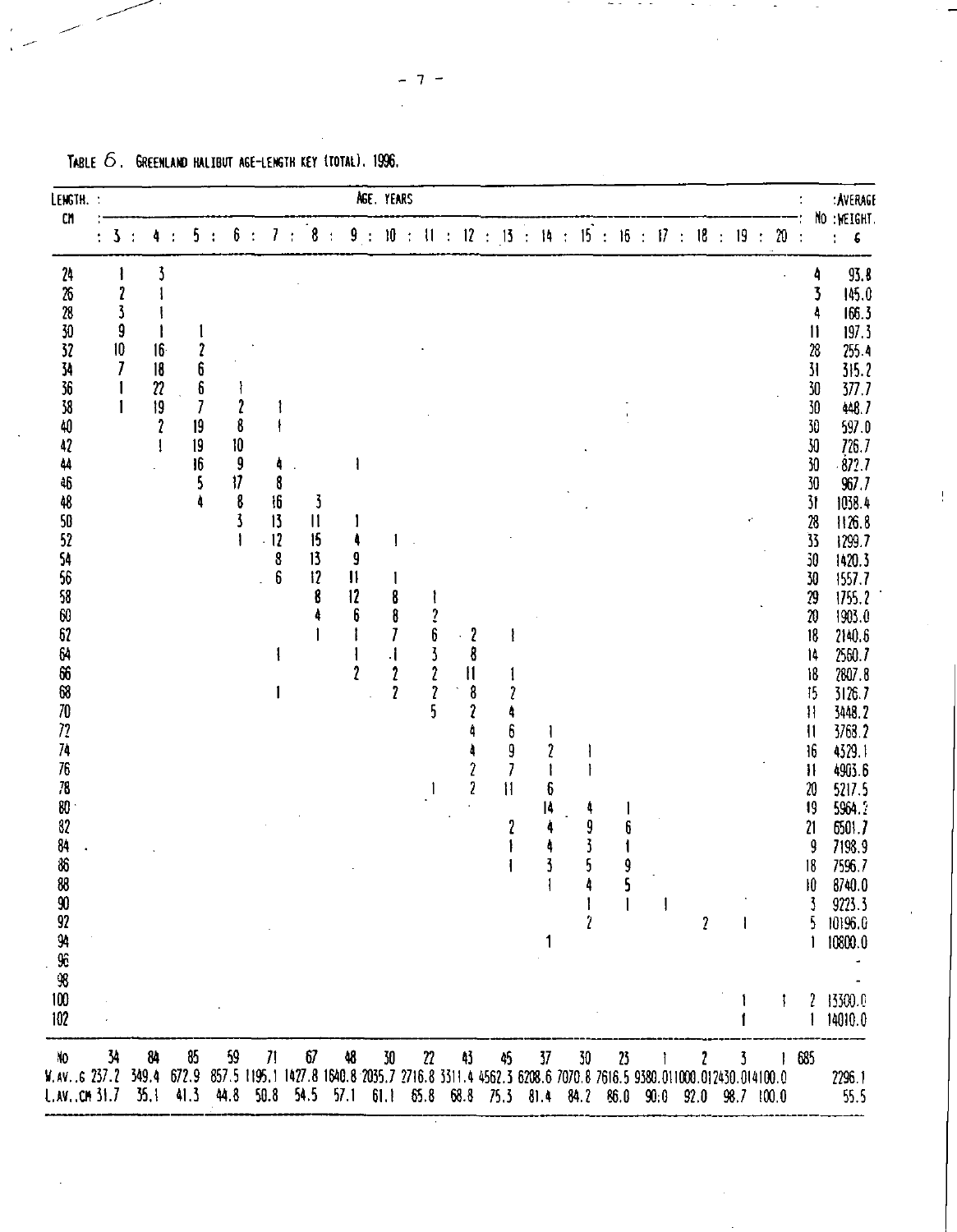| Length, :     |   |                         |   |                |      |   |                                  |   | Age, vears |   |                         |     |                         |                |                         |   |    | No                    |
|---------------|---|-------------------------|---|----------------|------|---|----------------------------------|---|------------|---|-------------------------|-----|-------------------------|----------------|-------------------------|---|----|-----------------------|
| $\alpha$      | ÷ | 3                       | ÷ | 4              | 5    | ÷ | 6                                | ÷ | Z          | t | 8                       | 9   | 10                      | $\cdot$ 11     | $\div$ 12               | t | 13 | $\ddot{\cdot}$        |
| 24            |   | $\overline{\mathbf{3}}$ |   |                |      |   |                                  |   |            |   |                         |     |                         |                |                         |   |    | $\mathbf{\bar{3}}$    |
| $\mathbf{26}$ |   | 19                      |   | 19             |      |   |                                  |   |            |   |                         |     |                         |                |                         |   |    | 38                    |
| 28            |   | 85                      |   | $\dot{2}$      |      |   |                                  |   |            |   |                         |     |                         |                |                         |   |    | 127                   |
| 30            |   | 141                     |   | 24             |      |   |                                  |   |            |   |                         |     |                         |                |                         |   |    | 165                   |
| 32            |   | 106                     |   | 212            | 27   |   |                                  |   |            |   |                         |     |                         |                |                         |   |    | 345                   |
| 34            |   | $\mathbf{B}$            |   | 217            | 135  |   |                                  |   |            |   |                         |     |                         |                |                         |   |    | 433                   |
| 36            |   |                         |   | 427            | 171  |   | 43                               |   |            |   |                         |     |                         |                |                         |   |    | 640                   |
| 38            |   |                         |   | 395            | 176  |   | 86                               |   | 44         |   |                         |     |                         |                |                         |   |    | 702                   |
| 40            |   |                         |   | 81             | 523  |   | 162                              |   | 40         |   |                         |     |                         | ł              |                         |   |    | 606                   |
| 42            |   |                         |   | $\overline{M}$ | 297  |   | 222                              |   |            |   |                         |     |                         |                |                         |   |    | 555                   |
| 44            |   |                         |   |                | 197  |   | 113                              |   | 56         |   |                         | 28  |                         |                |                         |   |    | 394                   |
| 46            |   |                         |   |                |      |   | 194                              |   | 170        |   |                         |     |                         |                |                         |   |    | 364                   |
| 48            |   |                         |   |                | 36   |   | 54                               |   | 126        |   | 54                      |     |                         |                |                         |   |    | 270                   |
| 50            |   |                         |   |                |      |   | 9                                |   | 52         |   | 52                      | 9   |                         |                |                         |   |    | 121                   |
| 52            |   |                         |   |                |      |   |                                  |   | 49         |   | 42                      | 6   |                         |                |                         |   |    | 97                    |
| 54            |   |                         |   |                |      |   |                                  |   | 6          |   | 18                      | 18  |                         |                |                         |   |    | 42                    |
| 56            |   |                         |   |                |      |   |                                  |   | .5         |   | 18                      | 10  | 3                       |                |                         |   |    | $\overline{36}$       |
| ${\bf S}$     |   |                         |   |                |      |   |                                  |   |            |   | 6                       | 8   | 4                       |                |                         |   |    | 18                    |
| 60            |   |                         |   |                |      |   |                                  |   |            |   | $\overline{\mathbf{3}}$ | 6   | 1                       | ł              | 1                       |   |    | $\mathbf{11}$         |
| 62            |   |                         |   |                |      |   | $\stackrel{\bullet}{\downarrow}$ |   |            |   |                         |     | $\overline{\mathbf{c}}$ | 3              |                         |   |    |                       |
| 64            |   |                         |   |                |      |   |                                  |   | l          |   |                         |     | $\mathbf{1}$            | ı              | 2                       |   |    |                       |
| 66            |   |                         |   |                |      |   |                                  |   |            |   |                         |     | 1                       | l              | $\overline{\mathbf{c}}$ |   | 1  | 5<br>5<br>5<br>5<br>3 |
| 68            |   |                         |   |                |      |   |                                  |   |            |   |                         |     | ı                       | 1              | $\mathbf{1}$            |   |    |                       |
| 70            |   |                         |   |                |      |   |                                  |   |            |   |                         |     |                         | 1              |                         |   |    |                       |
| No            |   | 435                     |   | 14.3           | 1361 |   | 884                              |   | 549        |   | 193                     | 85  | 13                      | 8              | 5                       |   | ı  | 4987                  |
| $\tilde{A}$   |   | 0.7                     |   | 29.1           | 27.3 |   | 17.7                             |   | 11.0       |   | 3.9                     | 1.7 | 0.3                     | Q <sub>2</sub> | 0.1                     |   | ŧ  | 100                   |

 $\bar{\nu}$ Ą

Table  $\bar{P}$  . Length frequency converted to age-length key of Greenland halibut sales in Flemish-Pass area. February. 1496.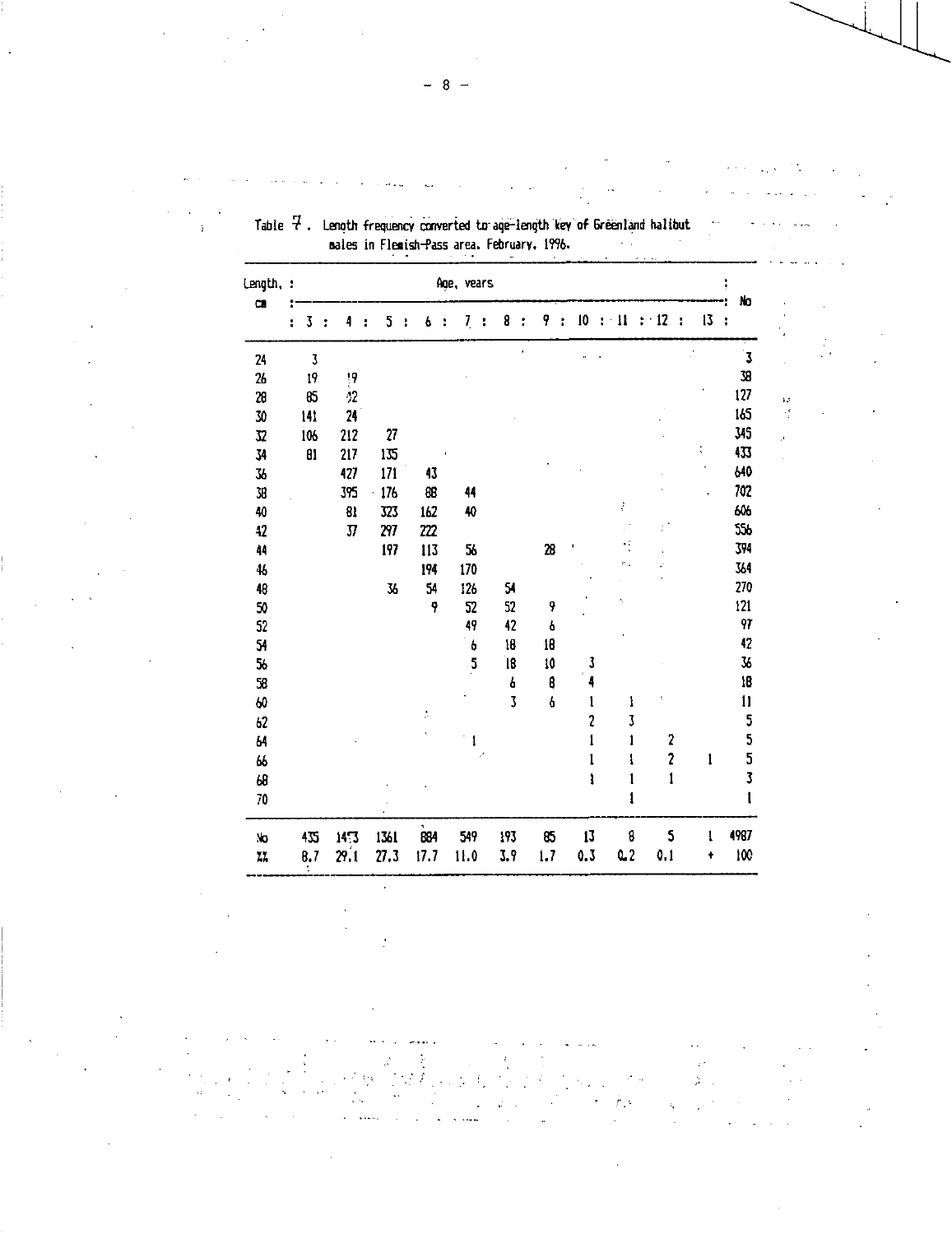| LENGTH. :                                                                       |                                                                           |                          |                |                                                                      |   |                                                     |              |                                                           |               |                                                                 |           |                                                                    | AGE. YEARS                            |       |                                                                                 |                                                |                                                    |          |               |                                     |  |            |               |    |           |                     |                                                                                                                                                                                                                                                                     |
|---------------------------------------------------------------------------------|---------------------------------------------------------------------------|--------------------------|----------------|----------------------------------------------------------------------|---|-----------------------------------------------------|--------------|-----------------------------------------------------------|---------------|-----------------------------------------------------------------|-----------|--------------------------------------------------------------------|---------------------------------------|-------|---------------------------------------------------------------------------------|------------------------------------------------|----------------------------------------------------|----------|---------------|-------------------------------------|--|------------|---------------|----|-----------|---------------------|---------------------------------------------------------------------------------------------------------------------------------------------------------------------------------------------------------------------------------------------------------------------|
| C1                                                                              | 3<br>÷                                                                    | 4<br>$\mathcal{X}$       | $\ddot{\cdot}$ | 5                                                                    | ÷ | 6                                                   | $\mathbf{r}$ | 7                                                         | $\frac{1}{2}$ | 8<br>$\ddot{\cdot}$                                             | 9         | $\mathcal{L}_{\mathcal{L}}$                                        | ${\bf 10}$                            | $\pm$ | $\Pi$ :                                                                         |                                                | $12 \div 13 \div 14 \div 15 \div 16 \div 17 \div$  |          |               |                                     |  | ${\sf I}8$ | $\mathcal{L}$ | 19 | $\bar{z}$ | $\pmb{\mathcal{N}}$ | No<br>$\frac{1}{2}$                                                                                                                                                                                                                                                 |
| 24 26 28 30 32 34 35 38 40 42<br>4444525455860264668727274767882848689934568800 | $\begin{array}{c} 40 \\ 156 \end{array}$<br>125<br>104<br>114<br>45<br>64 | 139<br>286<br>537<br>638 | 5              | $\frac{42}{17}$<br>29<br>89<br>191<br>581<br>529<br>305<br>150<br>40 |   | 211<br>192<br>170<br>$270\,$<br>99<br>$\frac{2}{8}$ |              | 68<br>30<br>179.<br>$\boldsymbol{\pi}$<br>$\frac{30}{25}$ |               | 55<br>61<br>29<br>$\begin{array}{c}\n19 \\ 9 \\ 3\n\end{array}$ |           | $\frac{23}{13}$<br>$\frac{27}{13}$<br>3<br>$\overline{\mathbf{r}}$ | 8<br>$\mathbf{11}$<br>$\sqrt{2}$<br>6 |       | $\begin{array}{c} 2 \\ 3 \\ 3 \\ 3 \end{array}$<br>$\overline{\mathbf{3}}$<br>1 | $\boldsymbol{\mathcal{I}}$<br>9<br>4<br>3<br>2 | $\overline{\mathbf{3}}$<br>$\overline{\mathbf{r}}$ |          | Ï<br>÷.       | 2                                   |  |            |               | 1  |           | 1                   | 5<br>ÀO<br>156<br>167<br>260<br>429<br>671<br>893<br>$792\,$<br>721<br>$543$<br>450<br>318<br>154<br>130<br>$\begin{array}{c} 67 \\ 61 \\ 35 \\ 31 \end{array}$<br>$\mathbf{I}$<br>14<br>$\overline{\mathbf{5}}$<br>4<br>$\overline{I}$<br>6<br>$\hat{z}$<br>2<br>2 |
| No.<br>$\boldsymbol{L}$                                                         | 648<br>10.8                                                               | 1605<br>26.8             |                | 1973<br>32.9                                                         |   | 972<br>16.2                                         |              | 424<br>7.1                                                |               | 177<br>2.9                                                      | 83<br>1.4 |                                                                    | 47<br>$0.8\,$                         |       | 15<br>0.2                                                                       | $\boldsymbol{v}$<br>$0.4\,$                    | 14<br>0.2                                          | 8<br>0.1 | 3<br>$0.05\,$ | $\boldsymbol{\imath}$<br>$\ddagger$ |  |            |               | ÷, |           |                     | 1 5996<br>$+$ 100                                                                                                                                                                                                                                                   |

TABLE 8. LENGTH FREQUENCY CONVERTED TO AGE-LENGTH KEY OF GREENLAND HALIBUT FEMALES IN THE FLEMISH-PASS AREA. FEBRUARY. 1996.

9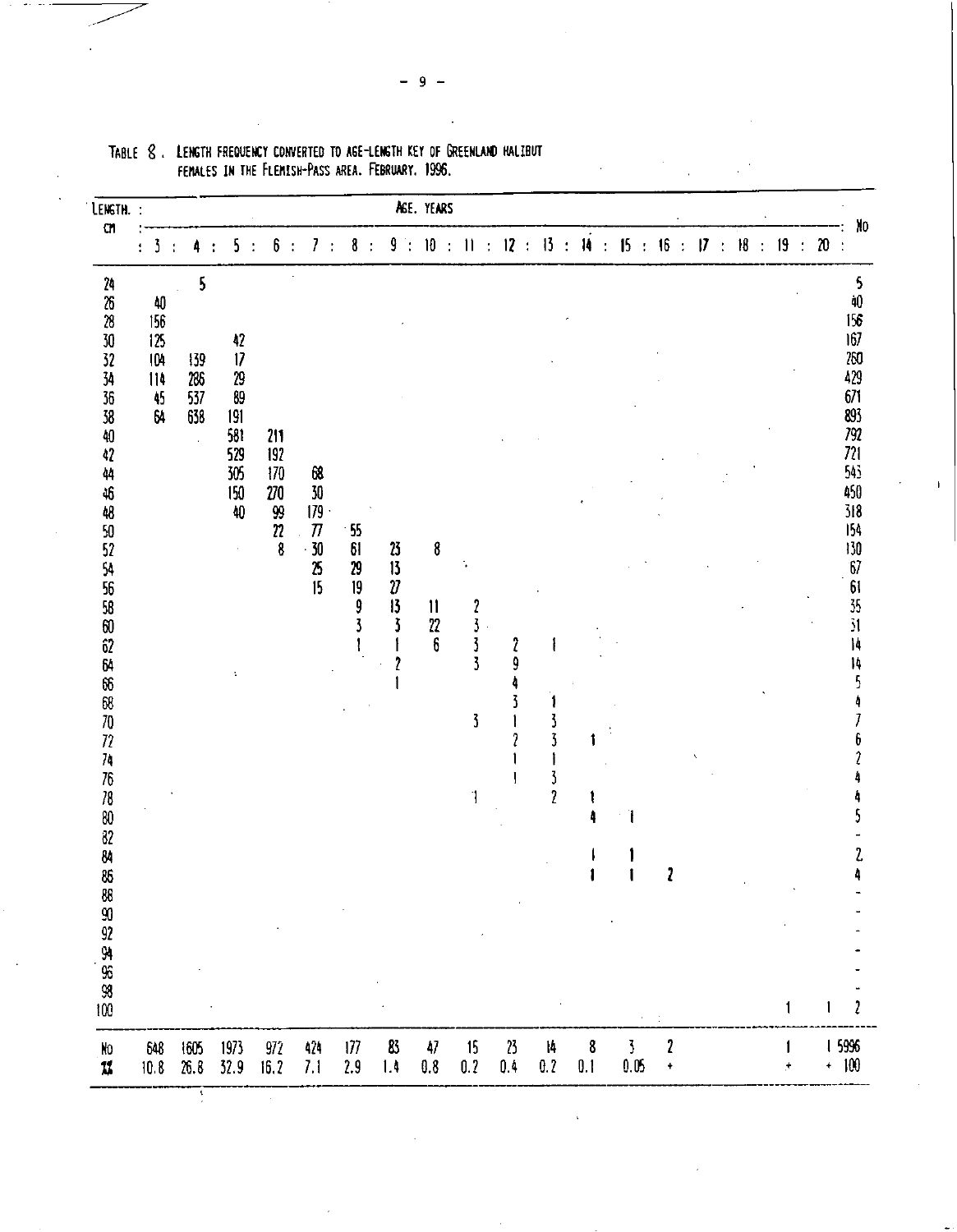

Fig. I. Length composition of Greenland halibut from commercial (A) and sampling trawls (B). . Flemish-Pass, january-march, 1996.